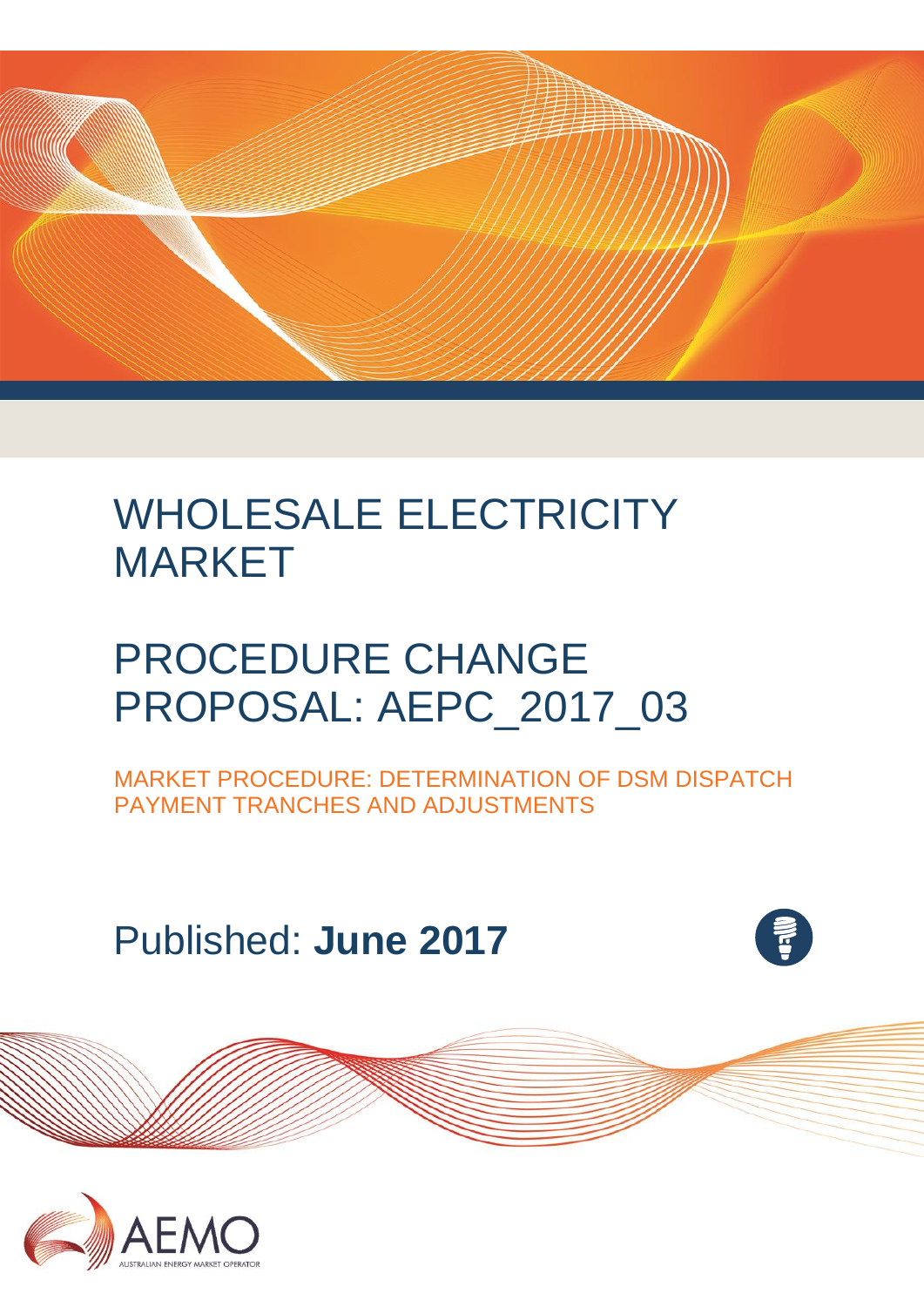



© 2017 Australian Energy Market Operator Limited. The material in this publication may be used in accordance with the [copyright permissions on AEMO's website.](http://aemo.com.au/Privacy_and_Legal_Notices/Copyright_Permissions_Notice)

Australian Energy Market Operator Ltd ABN 94 072 010 327 [www.aemo.com.au](http://www.aemo.com.au/) [info@aemo.com.au](mailto:info@aemo.com.au)

NEW SOUTH WALES QUEENSLAND SOUTH AUSTRALIA VICTORIA AUSTRALIAN CAPITAL TERRITORY TASMANIA WESTERN AUSTRALIA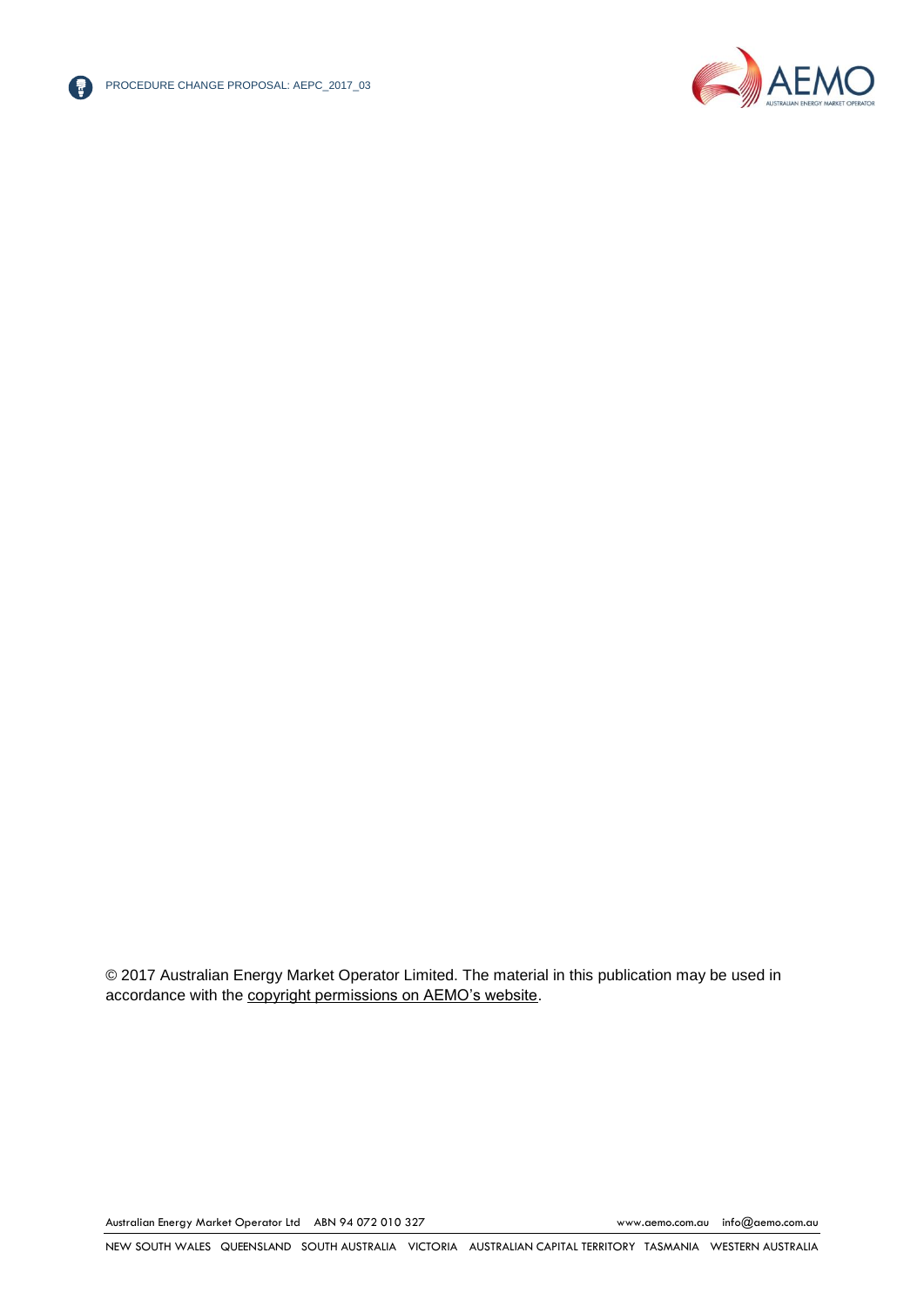

## <span id="page-2-0"></span>EXECUTIVE SUMMARY

The publication of this Procedure Change Proposal and the accompanying call for submissions commences the Procedure Change Process conducted by AEMO to consider a proposed new Market Procedure: Determination of DSM Dispatch Payment Tranches and Adjustments under the Wholesale Electricity Market Rules (WEM Rules).

The proposed new Market Procedure is required by clauses 6.17.6B and 6.17.6F of the WEM Rules, which commence on 1 October 2017 and which require AEMO to develop a new Market Procedure to document:

- The methodology used to calculate Tranche 2 DSM Dispatch Payments and Tranche 2 DSM Dispatch Payments.
- The process for adjusting relevant calculation parameters

This Procedure Change Proposal includes this document, which outlines the reason for the proposed Market Procedure, and the proposed Market Procedure itself, which is available at:

[http://www.aemo.com.au/Stakeholder-Consultation/Consultations/AEPC\\_2017\\_03.](http://www.aemo.com.au/Stakeholder-Consultation/Consultations/AEPC_2017_03)

AEMO invites stakeholders to suggest alternative options or drafting where they consider that these would improve the procedure or better meet the Wholesale Market Objectives in section 122(2) of the *Electricity Industry Act 2004* (Electricity Industry Act) (and clause 1.2.1 of the WEM Rules).

Stakeholders are invited to submit written responses on the proposed Market Procedure by 5.00 pm Australian Western Standard Time (AWST) on 3 July 2017, in accordance with the call for submissions published with this Procedure Change Proposal.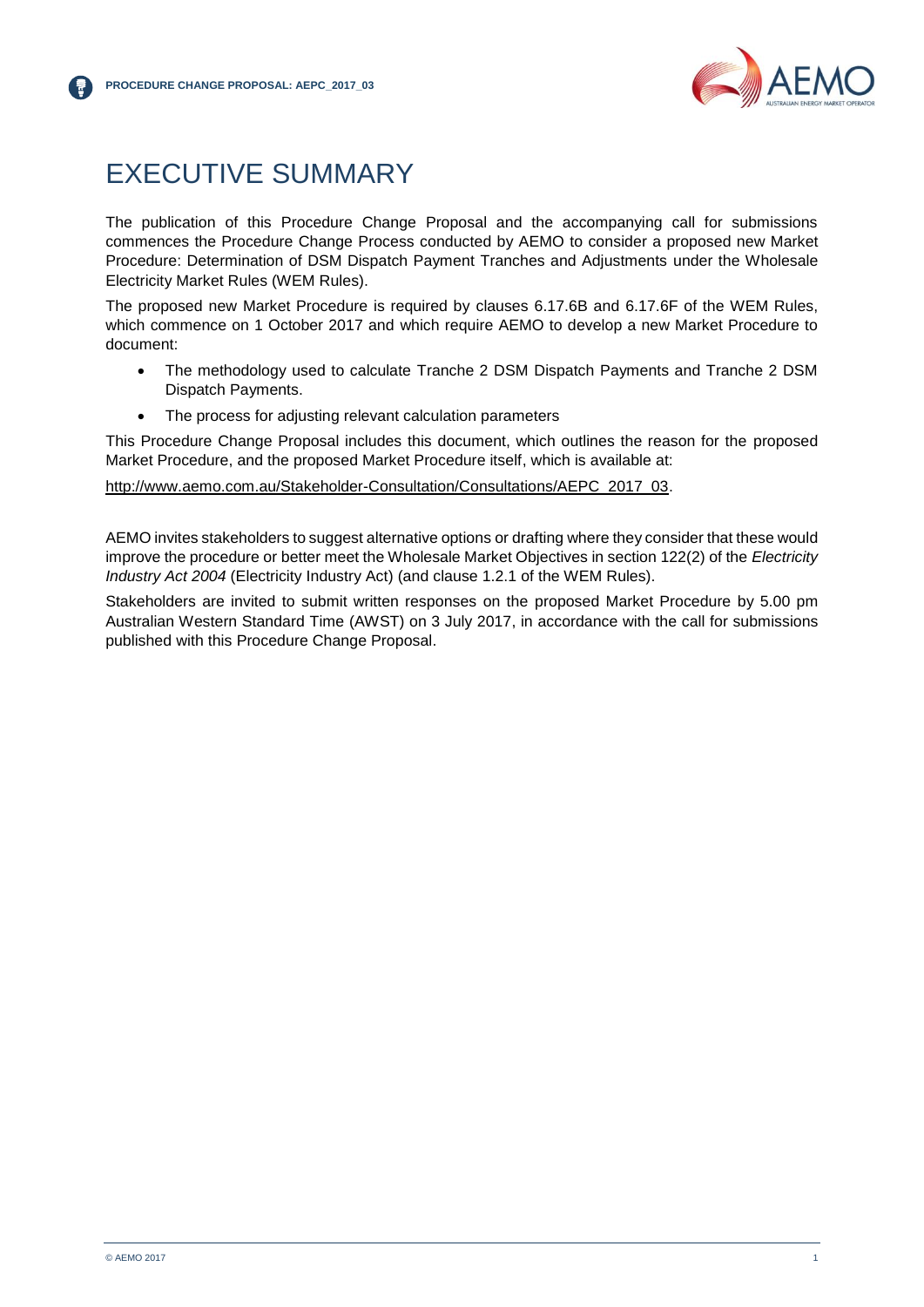

## **CONTENTS**

| 4.                       | <b>CONSULTATION PROCESS</b>                                              | 7 |
|--------------------------|--------------------------------------------------------------------------|---|
| 3.5                      | <b>Consistency with Wholesale Market Objectives</b>                      | 6 |
| 3.4                      | Consistency with WEM Rules, Electricity Industry Act and WEM Regulations | 6 |
| 3.3                      | Consultation to date                                                     | 6 |
| 3.2                      | <b>Proposed drafting</b>                                                 | 5 |
| 3.1                      | Detail of the proposed procedure change                                  | 5 |
| 3.                       | <b>PROPOSED PROCEDURE CHANGE</b>                                         | 5 |
| $2.2^{\circ}$            | Context for this consultation                                            | 4 |
| 2.1                      | <b>Regulatory requirements</b>                                           | 4 |
| 2.                       | <b>BACKGROUND</b>                                                        | 4 |
| $\mathbf{1}$ .           | <b>PROCEDURE CHANGE PROCESS</b>                                          | 3 |
| <b>EXECUTIVE SUMMARY</b> |                                                                          |   |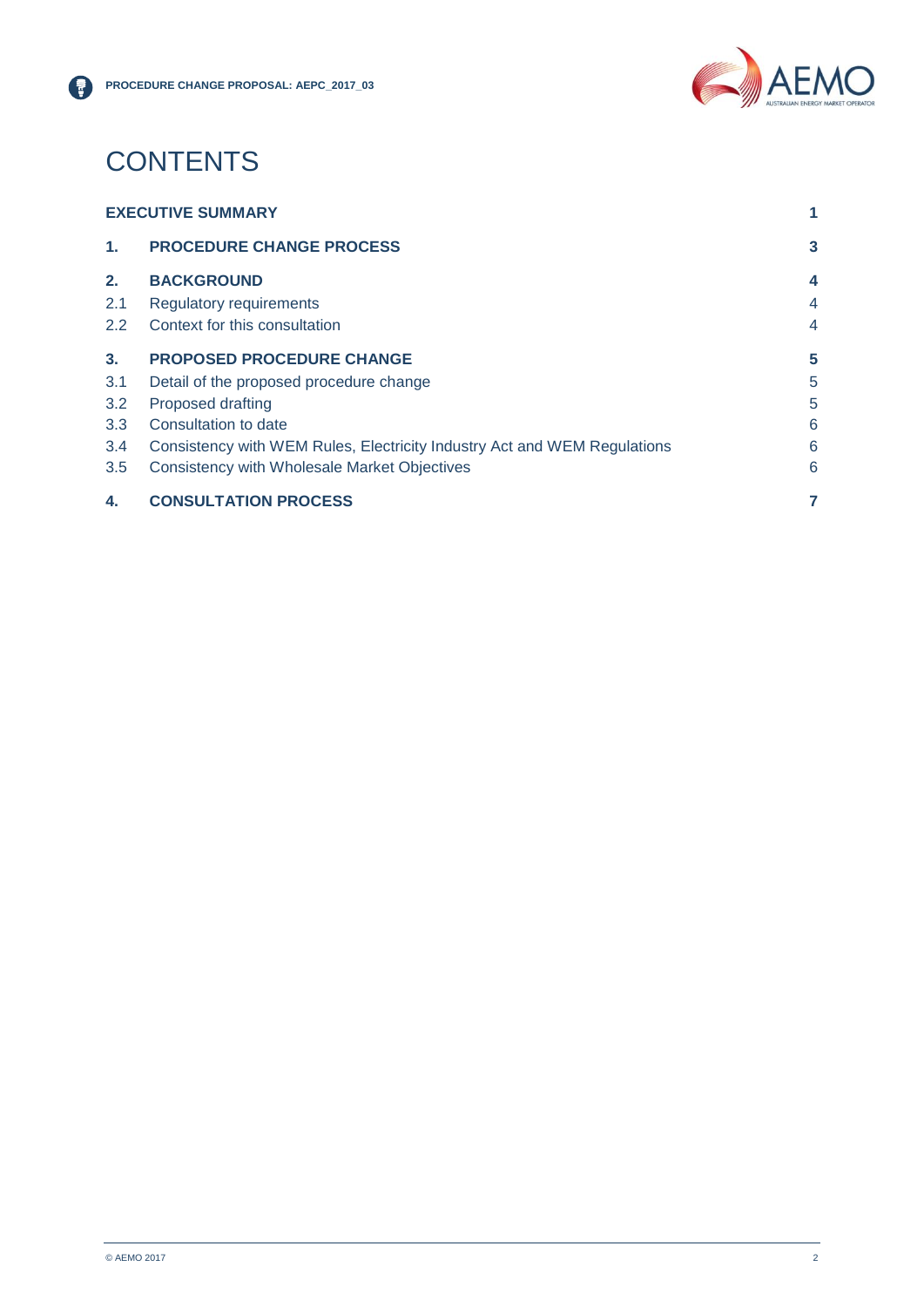

## <span id="page-4-0"></span>1. PROCEDURE CHANGE PROCESS

Section 2.10 of the WEM Rules outlines the Procedure Change Process.

AEMO may initiate the Procedure Change Process in respect of Market Procedures (including Power System Operation Procedures and the Monitoring and Reporting Protocol) for which it is responsible, by developing a Procedure Change Proposal. Rule Participants may notify AEMO where they consider an amendment or replacement of an AEMO Market Procedure would be appropriate (Clauses 2.10.1 and 2.10.2).

If an Amending Rule requires AEMO to develop new Market Procedures or amend or replace existing Market Procedures, then AEMO is responsible for the development, amendment or replacement of Market Procedures to comply with the Amending Rule (Clause 2.10.3).

Under clause 2.9.3 of the WEM Rules, Market Procedures:

- (a) must:
	- i. be developed, amended or replaced in accordance with the process in the WEM Rules;
	- ii. be consistent with the Wholesale Market Objectives; and
	- iii. be consistent with the WEM Rules, the Electricity Industry Act and the WEM Regulations; and
- (b) may be amended or replaced in accordance with section 2.10 of the WEM Rules and must be amended or replaced in accordance with section 2.10 of the WEM Rules, where a change is required to maintain consistency with Amending Rules.

The Wholesale Market Objectives are:

- (a) to promote the economically efficient, safe and reliable production and supply of electricity and electricity related services in the South West interconnected system;
- (b) to encourage competition among generators and retailers in the South West interconnected system, including by facilitating efficient entry of new competitors;
- (c) to avoid discrimination in that market against particular energy options and technologies, including sustainable energy options and technologies such as those that make use of renewable resources or that reduce overall greenhouse gas emissions;
- (d) to minimise the long-term cost of electricity supplied to customers from the South West interconnected system; and
- (e) to encourage the taking of measures to manage the amount of electricity used and when it is used.

AEMO has published this Procedure Change Proposal in accordance with the Procedure Change Process in clause 2.10 of the WEM Rules.

AEMO's indicative timeline for this consultation is outlined below. Dates may be adjusted depending on the number and complexity of issues raised in submissions and any meetings with stakeholders.

| <b>Process Stage</b>                                 | Indicative date       |
|------------------------------------------------------|-----------------------|
| <b>Procedure Change Proposal published</b>           | 2 June 2017           |
| Submissions due on Procedure Change Proposal         | 3 July 2017           |
| <b>Procedure Change Report published</b>             | <b>22 August 2017</b> |
| <b>Proposed commencement of new Market Procedure</b> | 1 October 2017        |

Prior to the submissions due date, stakeholders may request a meeting with AEMO to discuss the issues and proposed changes raised in this Procedure Change Proposal.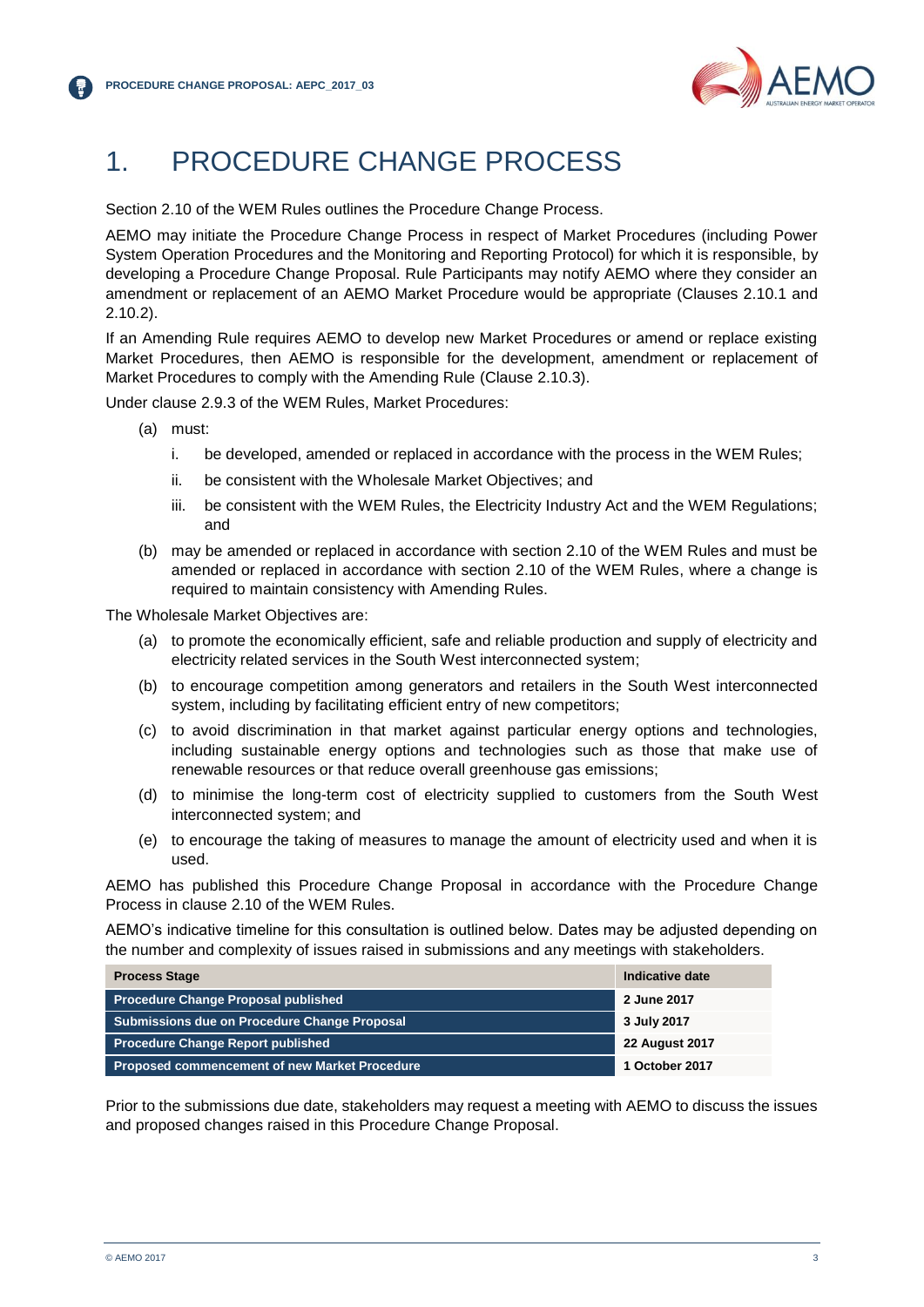

## <span id="page-5-0"></span>2. BACKGROUND

#### <span id="page-5-1"></span>**2.1 Regulatory requirements**

Clauses 6.17.6B and 6.17.6F of the WEM Rules, which commence on 1 October 2017 and provide that:

- *6.17.6B. AEMO must develop a Market Procedure that details the methodology to calculate the Tranche 2 DSM Dispatch Payment and the Tranche 3 DSM Dispatch Payment for each Demand Side Programme.*
- *6.17.6F. AEMO must document the procedure it follows in making the adjustment referred to in clause 6.17.6E, and Rule Participants, including AEMO, must follow the documented Market Procedure.*

The proposed Market Procedure would be the first version of this procedure. AEMO proposes to commence the new procedure on 1 October 2017 in time for the commencement of the relevant rules

#### <span id="page-5-2"></span>**2.2 Context for this consultation**

On 31 May 2016, the Minister for Energy gazetted amendments to the WEM Rules related to the Reserve Capacity Mechanism.<sup>1</sup> The Final Report<sup>2</sup> indicated these reforms addressed the problem of excess capacity in the South West Interconnected System (SWIS) by making the Reserve Capacity Mechanism more responsive to market conditions; that is, more responsive to the level of capacity in the market relative to the Reserve Capacity Requirement. There were four principal elements of the reforms.

- 1. Adoption of a three-year ahead auction as the basis for procurement and pricing of capacity, with the first auction process to occur at the earlier of a pre-set level of excess capacity (five to six per cent) or a fixed date of 2021.
- 2. Changes to the capacity price formula for a transition period prior to the auction, that involves maintaining the existing administered price mechanism but with a steeper pricing curve and a different pricing arrangement for demand side management capacity.
- 3. Implementation of measures to harmonise demand side management availability requirements with requirements for conventional generators.
- 4. Stronger commercial incentives for all forms of capacity to be made available for dispatch.

l

<sup>1</sup> See Government Gazette No.89 dated 31 May 2016, *Electricity Industry (Commencement of Electricity Industry (Wholesale Electricity Market) Amendment Regulations) Order 2016*.

April 2016, Public Utilities Office, "Final Report: Reforms to the Reserve Capacity Mechanism". Available at: http://www.finance.wa.gov.au/cms/uploadedFiles/Public\_Utilities\_Office/Electricity\_Market\_Review/Reforms-to-the-Reserve-Capacity-Mechanism-Final-Report.pdf.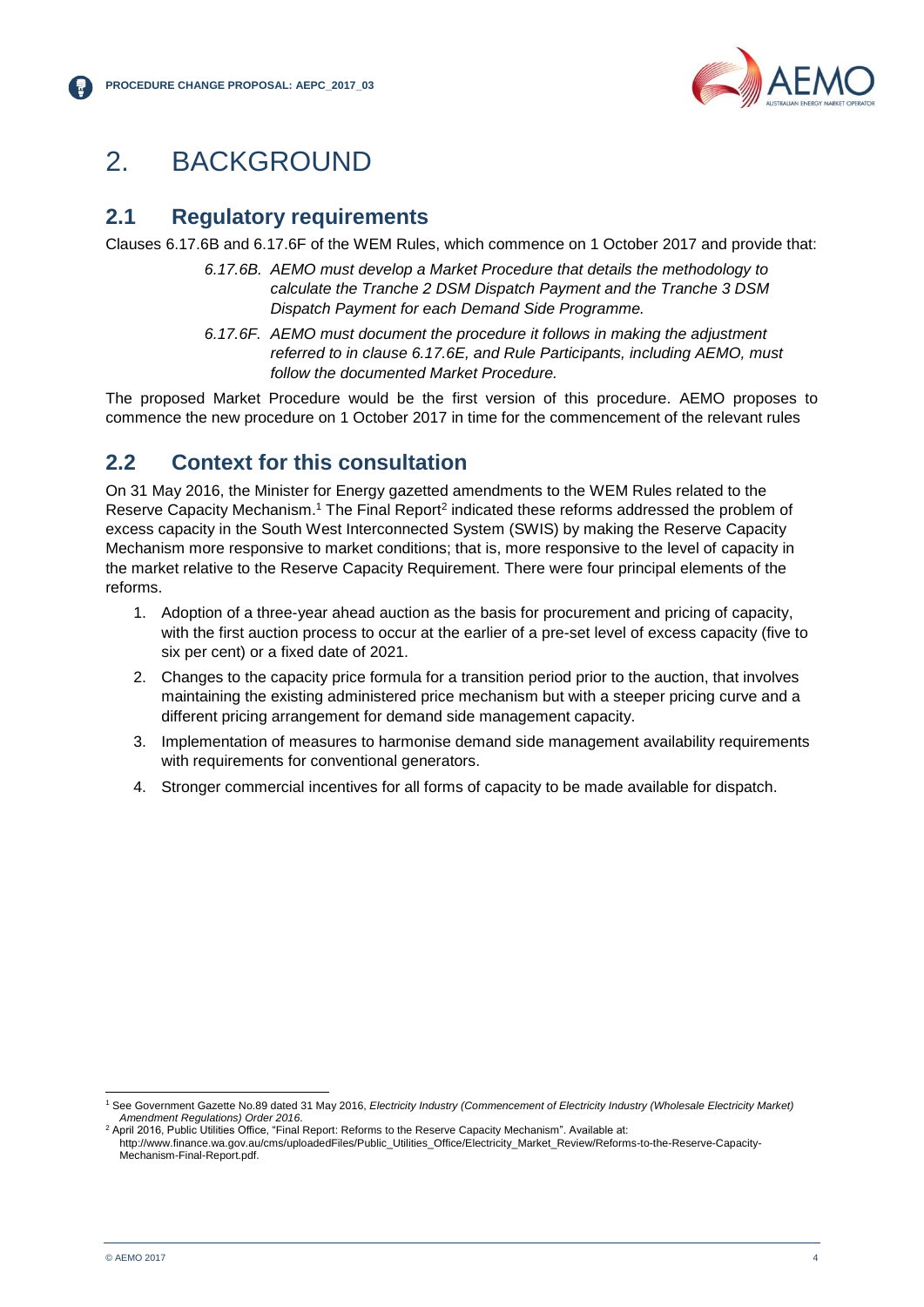

## <span id="page-6-0"></span>3. PROPOSED PROCEDURE CHANGE

#### <span id="page-6-1"></span>**3.1 Detail of the proposed procedure change**

<span id="page-6-2"></span>The draft Market Procedure describes how Tranche 2 DSM Dispatch Payments and Tranche 3 DSM Dispatch Payments for Demand Side Programmes are calculated. It also describes the process to adjust calculations for these payments if the number of DSM Capacity Credits assigned to a Demand Side Programme changes during a Capacity Year.

Thresholds are calculated to determine if the Deemed DSM Dispatch falls into Tranche 1, 2 or 3, which then determines the compensation for the dispatched energy.

#### **Tranche 2 DSM Dispatch Payment**

A Deemed DSM Dispatch is included in Tranche 2 when the Demand Side Programme's Cumulative Annual DSM Dispatch for a Capacity Year is greater than the Calculated DSP Quantity (until the Tranche 3 threshold applies). The Calculated DSP Quantity is defined in the WEM Rules as:

For a Demand Side Programme for a given Capacity Year, an amount (in MWh, adjusted under clause 6.17.6E if applicable) equal to:

(a) the number of DSM Capacity Credits assigned to the Demand Side Programme;

multiplied by

(b) an amount (expressed on a MWh per DSM Capacity Credit basis) equal to the Expected DSM Dispatch Quantity plus 0.5.<sup>3</sup>

The Non-Balancing Facility Dispatch Instruction Payment for each MWh of Deemed DSM Dispatch included in Tranche 2 is the Extra Consumption Decrease Price.

#### **Tranche 3 DSM Dispatch Payment**

The threshold between Tranche 2 and Tranche 3 is related to the payments that a Demand Side Management provider receives for the Demand Side Programme's Capacity Credits plus the Tranche 2 DSM Dispatch Payments. Deemed DSM Dispatch is included in Tranche 3 when these payments equal or exceed the product of the Reserve Capacity Price and the number of the Demand Side Programme's DSM Capacity Credits.

The Non-Balancing Facility Dispatch Instruction Payment for each MWh of Deemed DSM Dispatch included in Tranche 3 is the Consumption Decrease Price.

#### **Adjustment of Tranche2 and Tranche 3 thresholds for changes in a DSP's DSM Capacity Credits**

If the number of DSM Capacity Credits assigned to a Demand Side Programme changes during a Capacity Year, then the thresholds for Tranche 1, 2 and 3 must be adjusted proportionally.

### **3.2 Proposed drafting**

AEMO has published a draft of the proposed Market Procedure: Determination of DSM Dispatch Payment Tranches and Adjustments for consultation, which is available at: [http://www.aemo.com.au/Stakeholder-](http://www.aemo.com.au/Stakeholder-Consultation/Consultations/AEPC_2017_03)[Consultation/Consultations/AEPC\\_2017\\_03.](http://www.aemo.com.au/Stakeholder-Consultation/Consultations/AEPC_2017_03) AEMO has not provided a marked-up version of the Market Procedure as it is new.

l

<sup>3</sup> For example, if the Expected DSM Dispatch Quantity equals 2 MWh per DSM Capacity Credit, and a Demand Side Programme is assigned 10 Capacity Credits the Calculated DSP Quantity would be 10 x (2+0.5), which equals 25 MWh.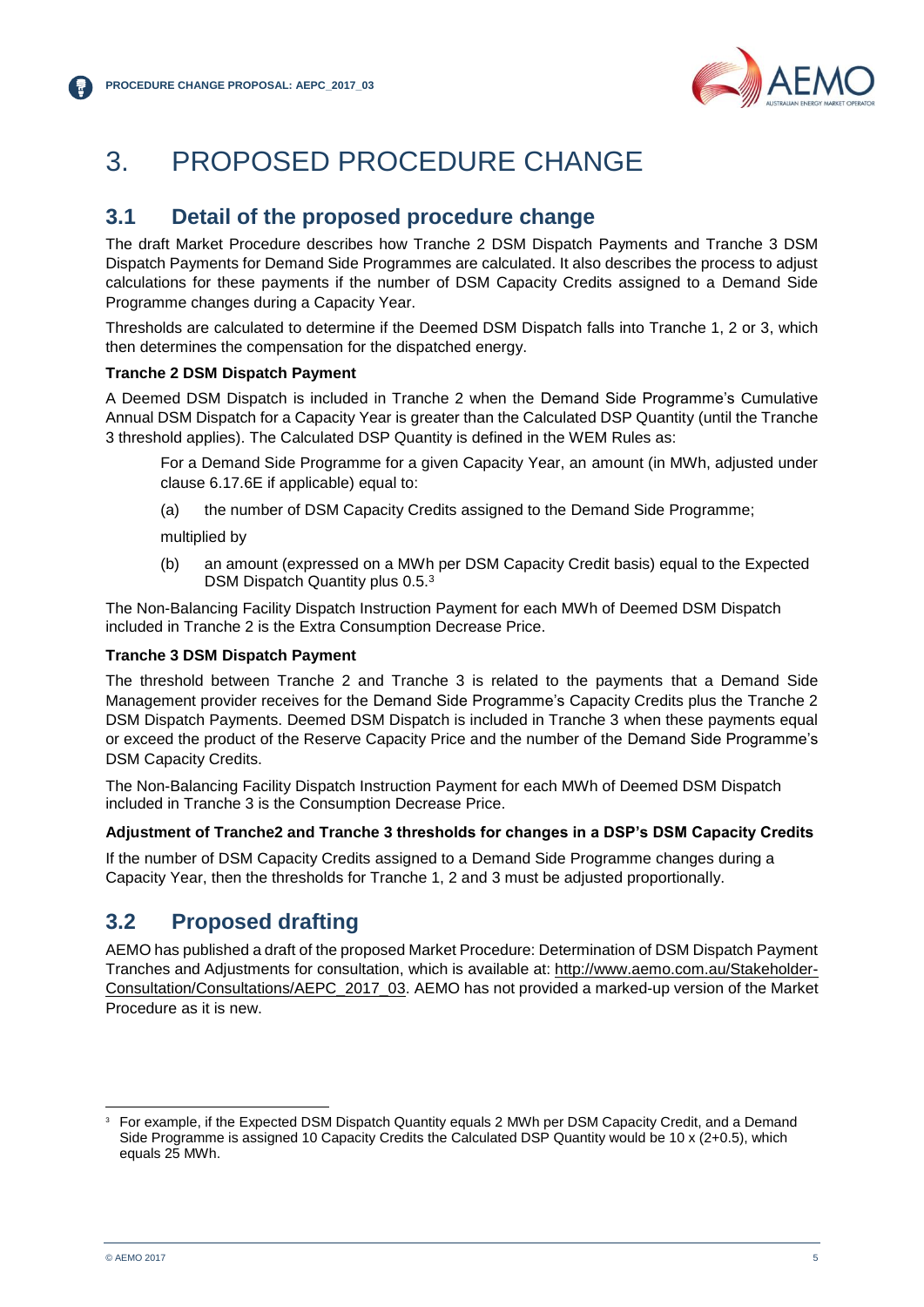

### <span id="page-7-0"></span>**3.3 Consultation to date**

A draft version of the Market Procedure was presented at the WA Market Reform Program – Reserve Capacity Mechanism Forum 3 (WAMRP-RCM) meeting held on 12 May 2017. Details of this forum are available at: [http://aemo.com.au/Stakeholder-Consultation/Industry-forums-and-working-groups/WA-](http://aemo.com.au/Stakeholder-Consultation/Industry-forums-and-working-groups/WA-Forums/WAMRP-Reserve-Capacity-Mechanism-Forum)[Forums/WAMRP-Reserve-Capacity-Mechanism-Forum.](http://aemo.com.au/Stakeholder-Consultation/Industry-forums-and-working-groups/WA-Forums/WAMRP-Reserve-Capacity-Mechanism-Forum)

Minor changes to improve clarity were recommended by stakeholders. These minor changes have been incorporated into the proposed Market Procedure that forms part of this Procedure Change Proposal.

#### <span id="page-7-1"></span>**3.4 Consistency with WEM Rules, Electricity Industry Act and WEM Regulations**

The proposed new WEM Market Procedure has been reviewed as a whole by AEMO to ensure compliance with the relevant provisions in the:

- Electricity Industry Act;
- WEM Regulations; and
- WEM Rules.

#### <span id="page-7-2"></span>**3.5 Consistency with Wholesale Market Objectives**

The steps outlined in this new Market Procedure describe the process AEMO has to follow to determine the Tranche 2 and Tranche 3 DSM Dispatch Payments that will be paid to DSM Providers for the decrease in energy consumption (in MWh) when a DSP is dispatched. Further, it outlines the process AEMO has to follow to adjust the calculation of the DSM Dispatch Payments in case the number of DSM Capacity Credits assigned to a DSP changes during a Capacity Year.

AEMO considers that the steps are drafted in a way that does not change the objectives of the Market Rules. As a result, AEMO considers that the new Procedure, as a whole, is consistent with the Wholesale Market Objectives.